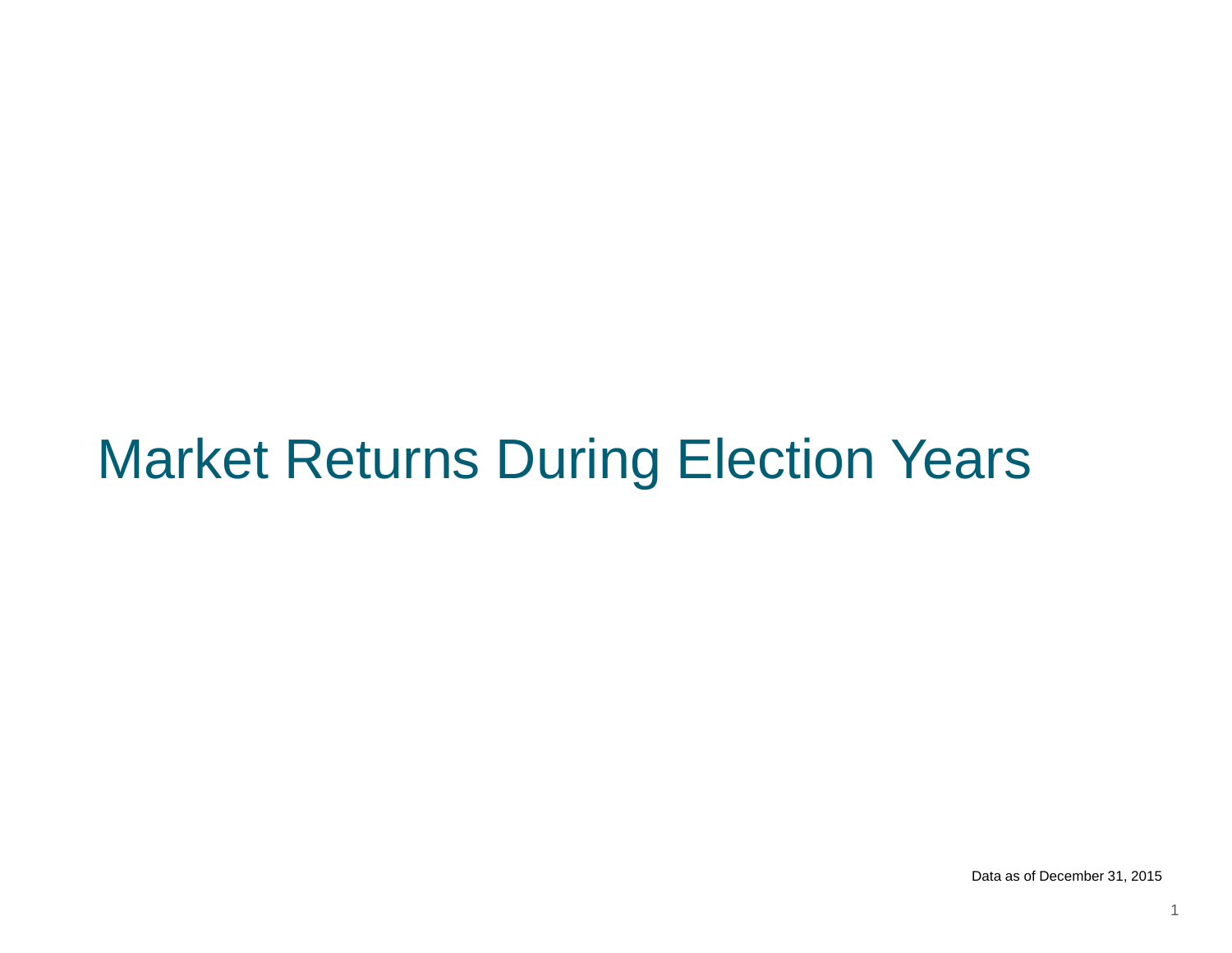#### Market Returns and Election Years

It is difficult to identify systematic return patterns in elections years.

On average, market returns have been positive both in election years and the subsequent year.

Market expectations associated with election outcomes are embedded in security prices.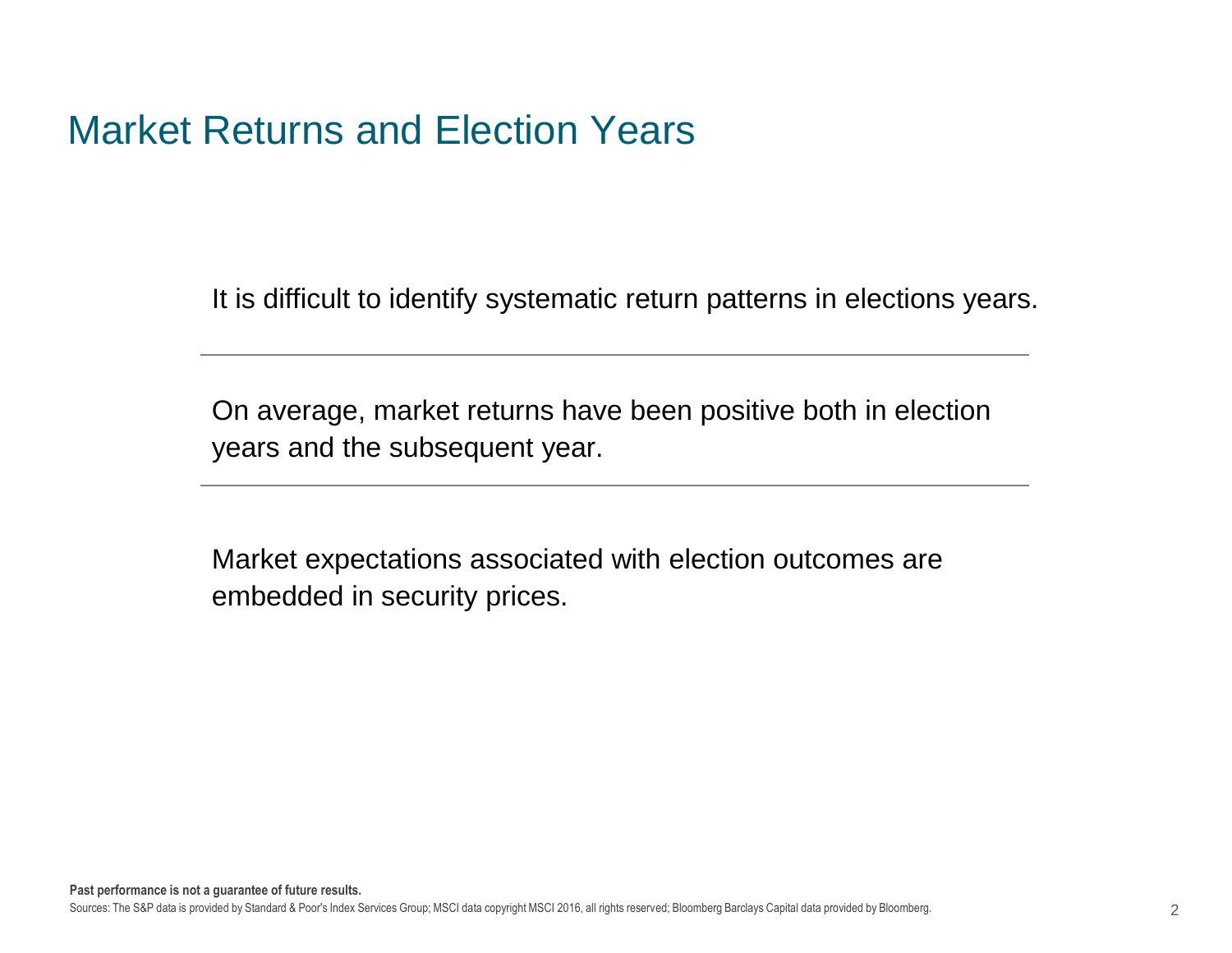S&P 500 Index: 1928–2013

-60% -40% -20% 0% 20% 40% 60% 80% 1928: Hoover vs. Smith 1932: Roosevelt vs. Hoover 1936: Roosevelt vs. Landon 1940: Roosevelt vs. Willkie 1944: Roosevelt vs. Dewey 1948: Truman vs. Dewey 1952: Eisenhower vs. Stevenson 1956: Eisenhower vs. Stevenson 1960: Kennedy vs. Nixon 1964: Johnson vs. Goldwater 1968: Nixon vs. Humphrey 1972: Nixon vs. McGovern 1976: Carter vs. Ford 1980: Reagan vs. Carter 1984: Reagan vs. Mondale 1988: Bush vs. Dukakis 1992: Clinton vs. Bush 1996: Clinton vs. Dole 2000: Bush vs. Gore 2004: Bush vs. Kerry 2008: Obama vs. McCain 2012: Obama vs. Romney

■ Average Return Year Subsequent to Election = 9.3%

Average Return During Election Year = 11.2%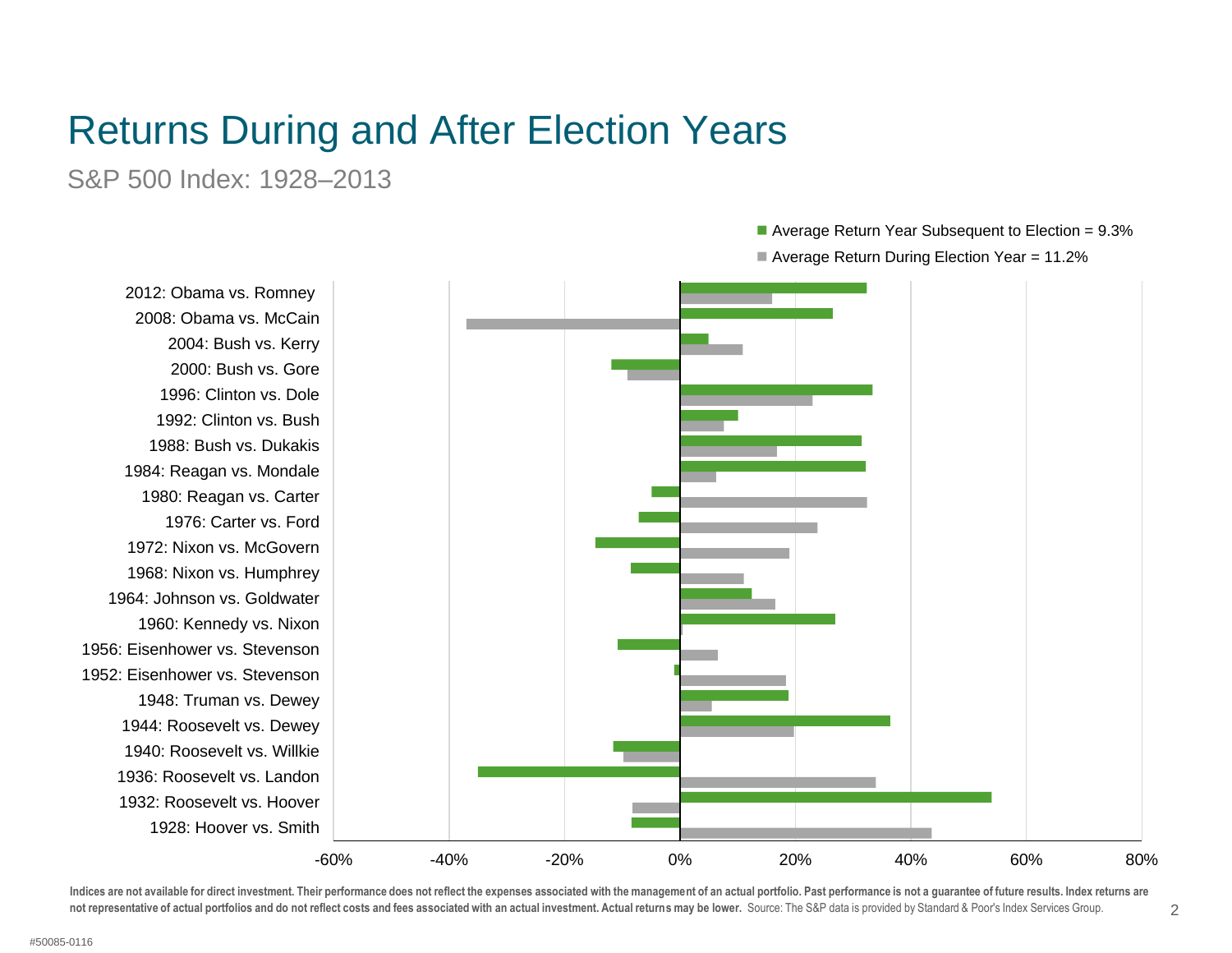S&P 500 Index: 1929–2015



Average Return for Presidential Terms = 10.1%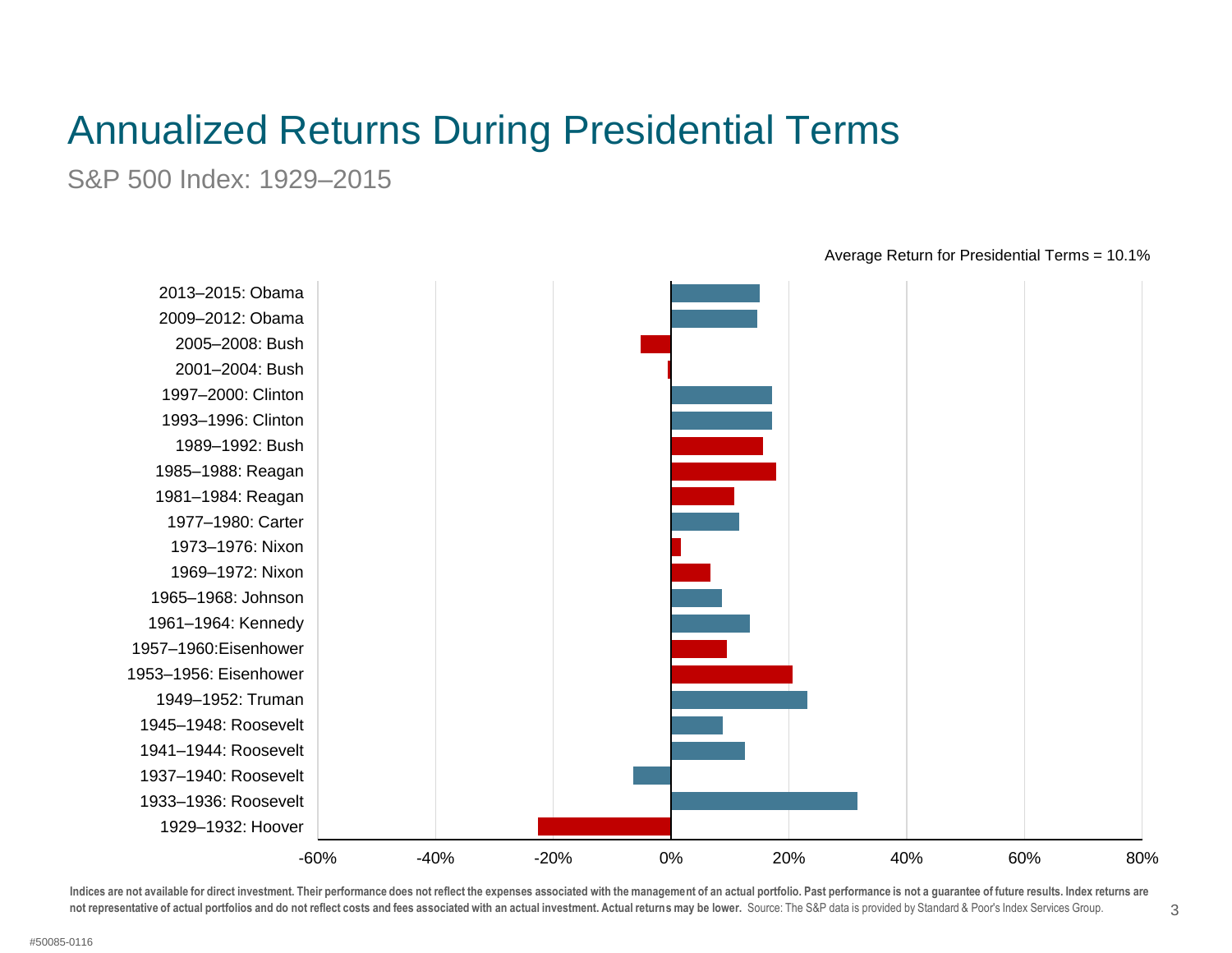MSCI EAFE Index: 1972–2013

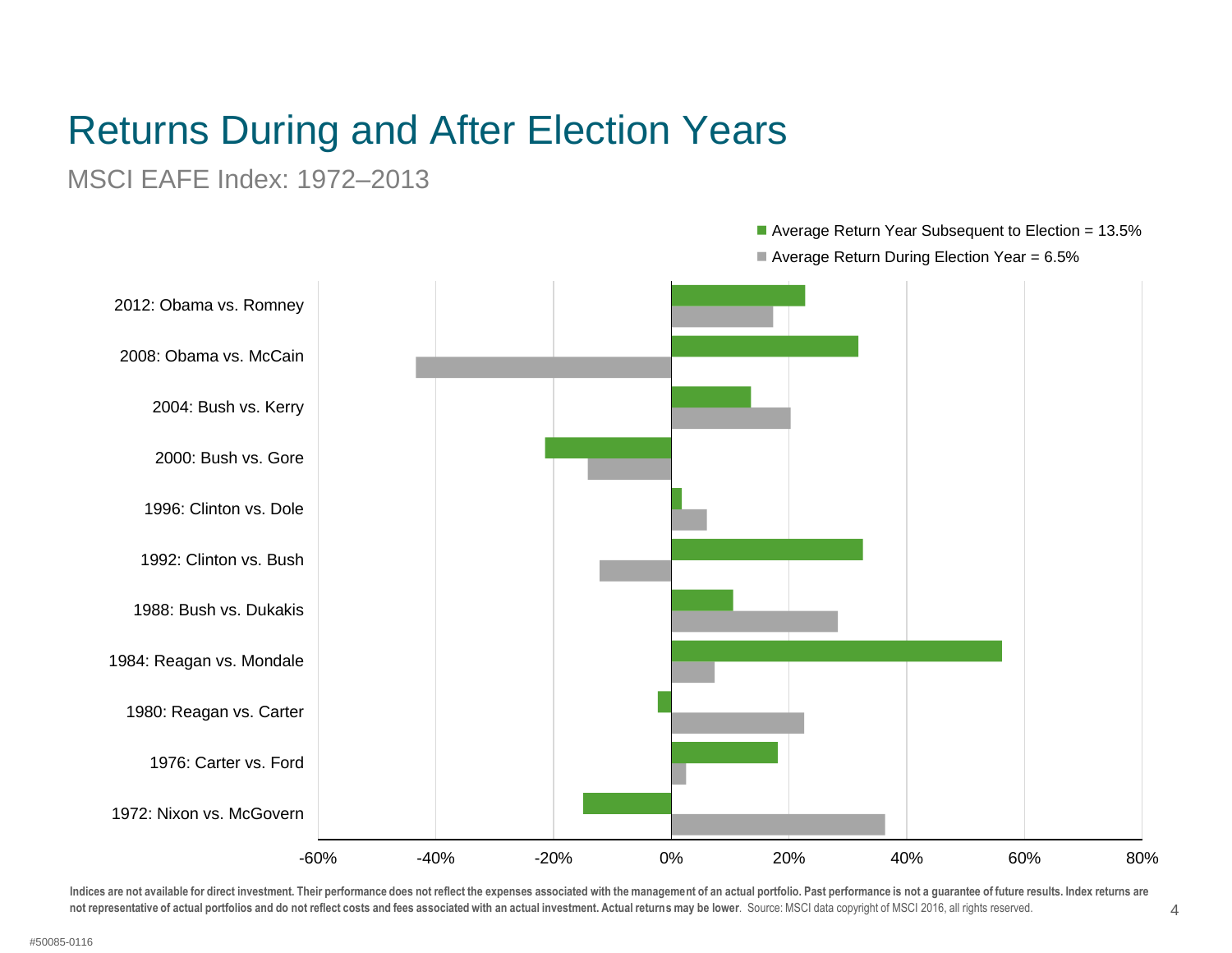MSCI EAFE Index: 1973–2015



Average Return for Presidential Terms = 8.9%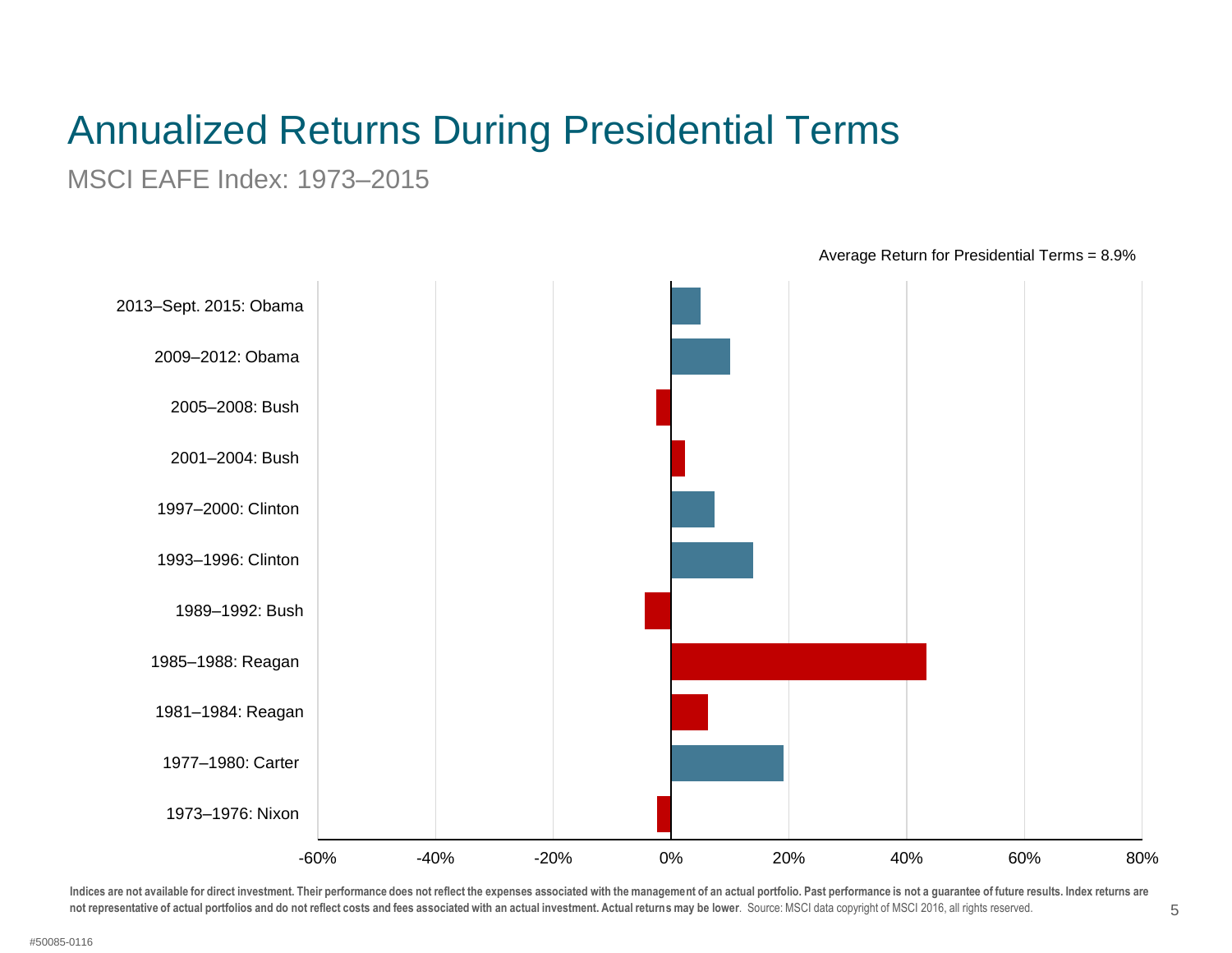MSCI Emerging Markets Index<sup>1</sup>: 1988-2013



1. Gross dividends.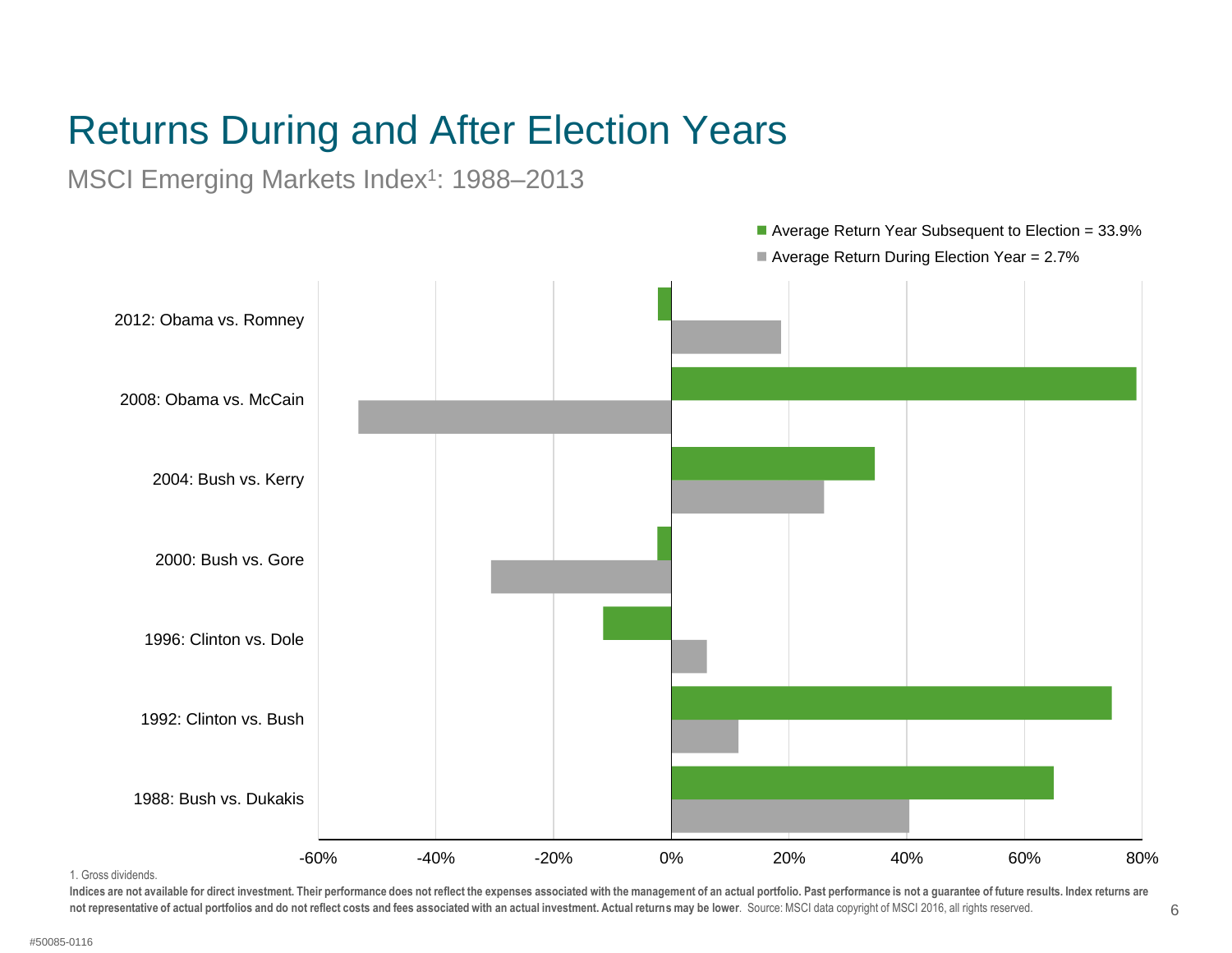MSCI Emerging Markets Index<sup>1</sup>: 1989-2015



Average Return for Presidential Terms = 9.6%

1. Gross dividends.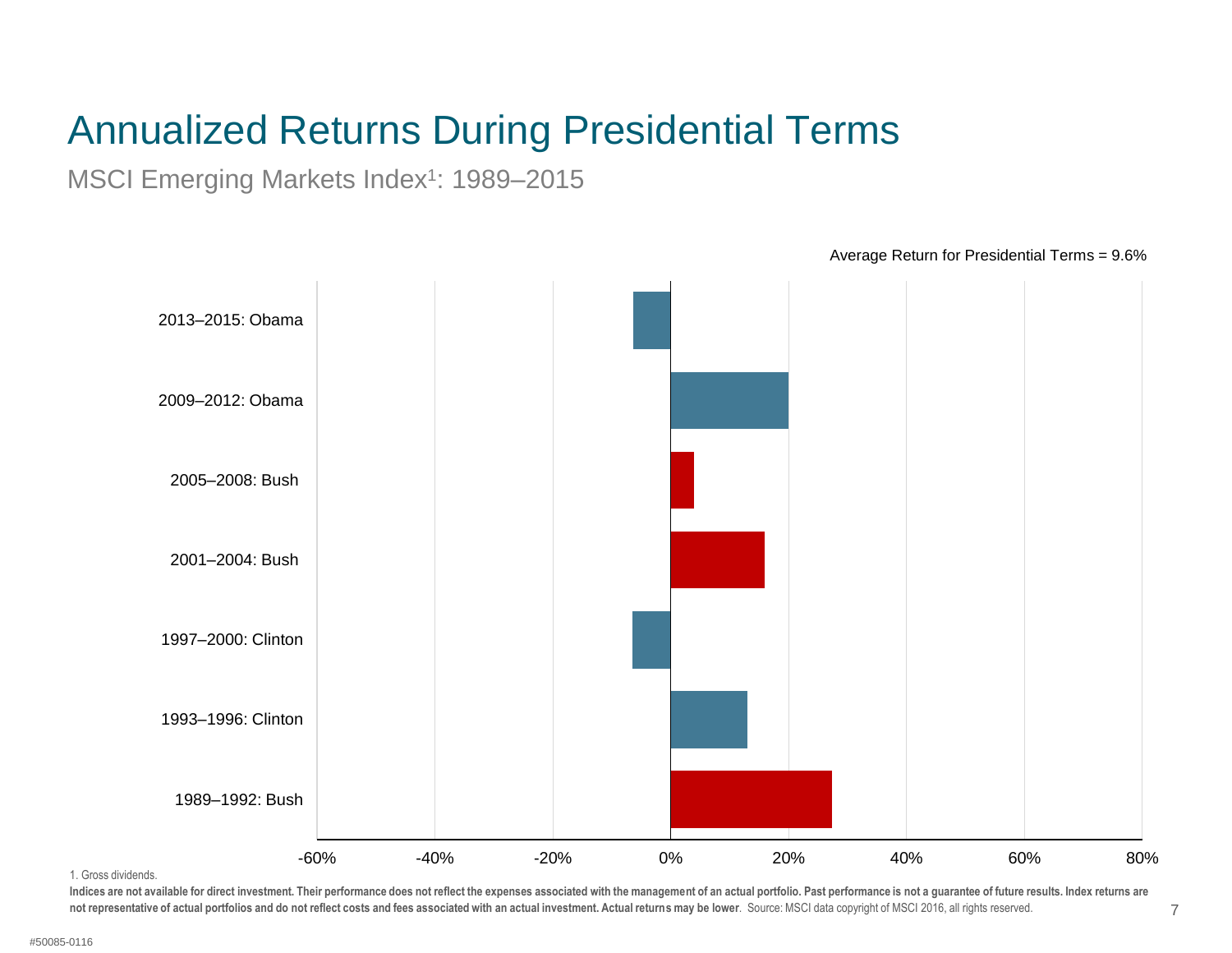Barclays Capital US Aggregate Bond Index: 1976–2013

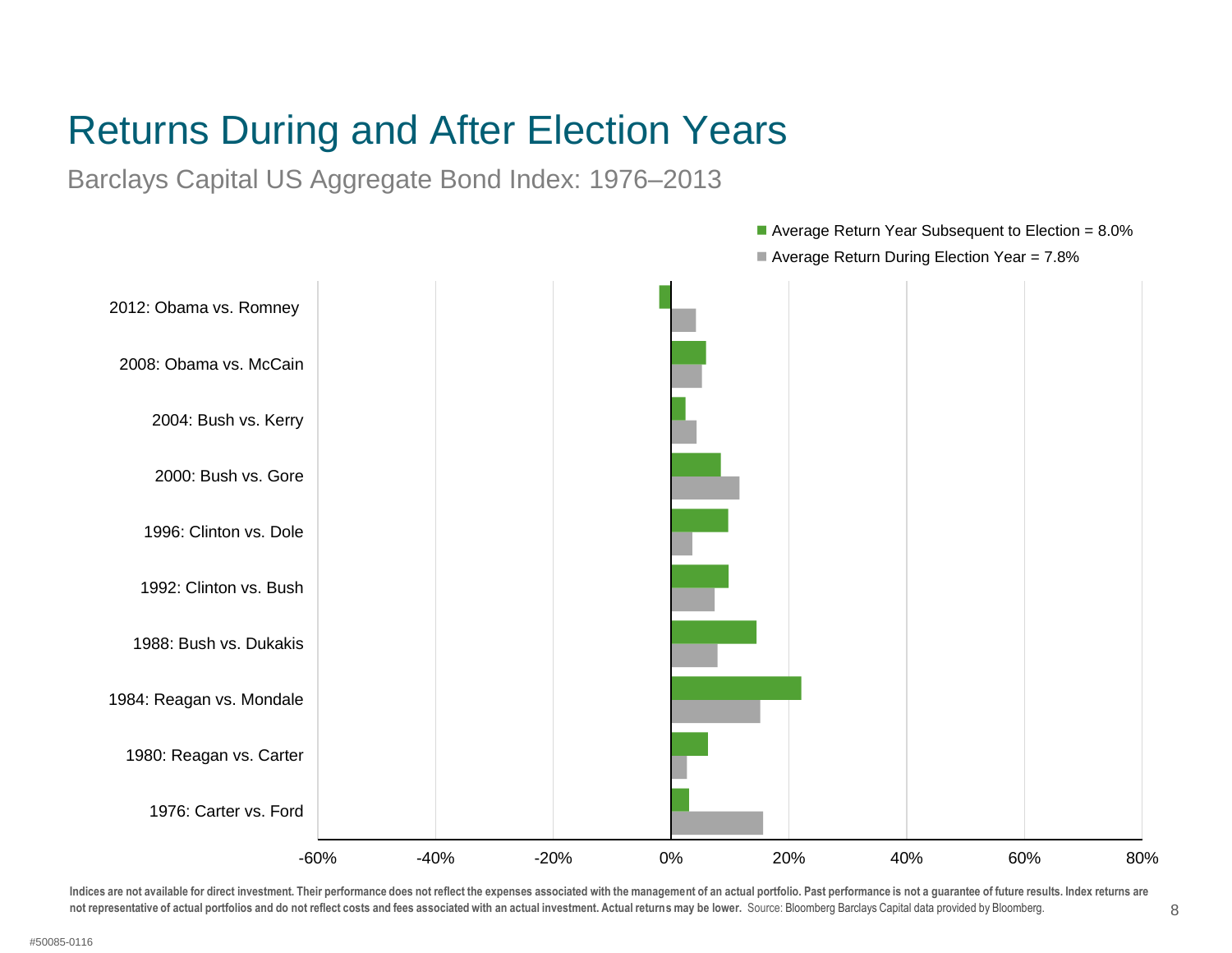Barclays Capital US Aggregate Bond Index: 1977–2015

-60% -40% -20% 0% 20% 40% 60% 80% 1977–1980: Carter 1981–1984: Reagan 1985–1988: Reagan 1989–1992: Bush 1993–1996: Clinton 1997–2000: Clinton 2001–2004: Bush 2005–2008: Bush 2009–2012: Obama 2013–2015: Obama

Average Return for Presidential Terms = 7.4%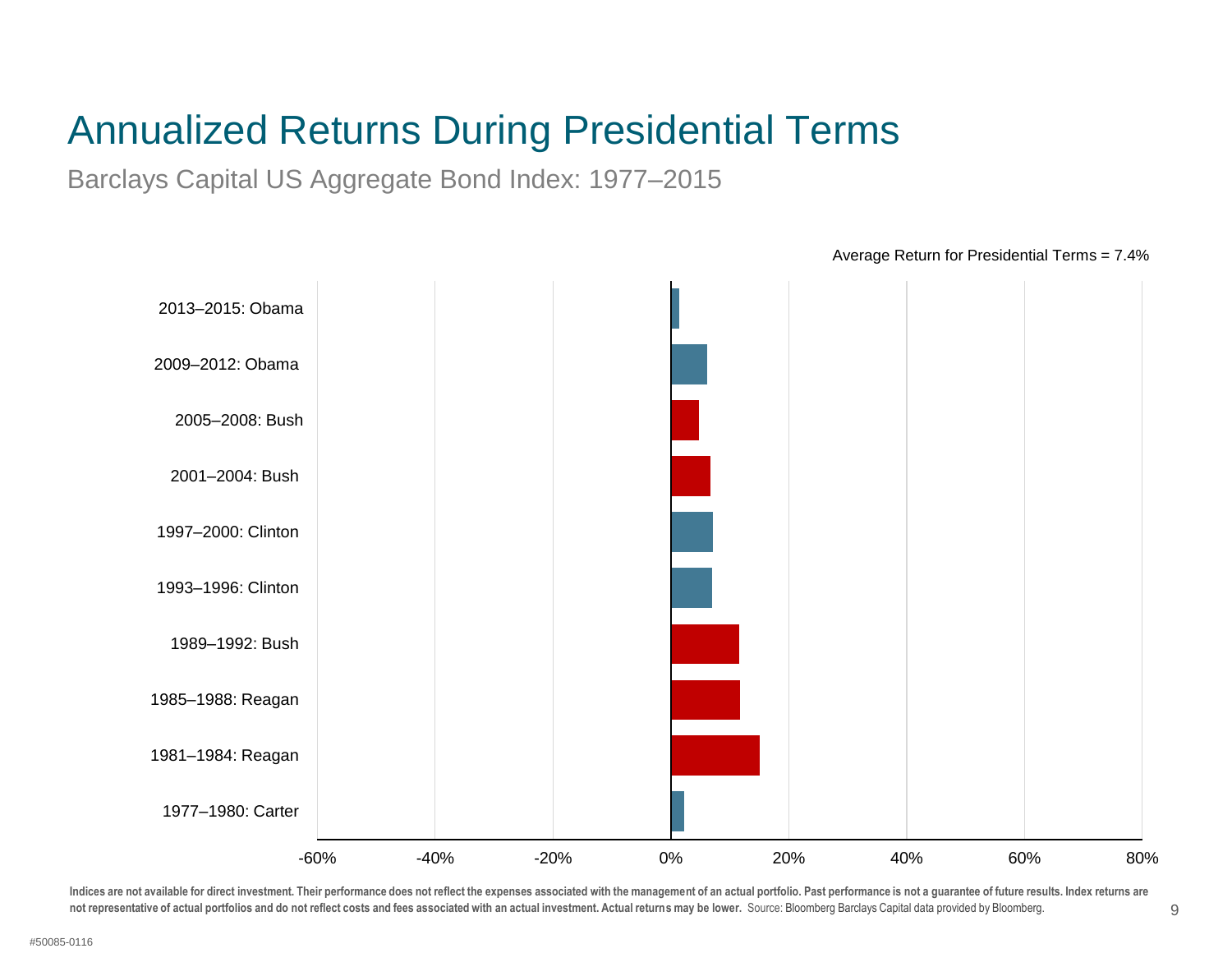#### Presidential Elections and S&P 500 Returns

Histogram of Monthly Returns: January 1926–June 2016